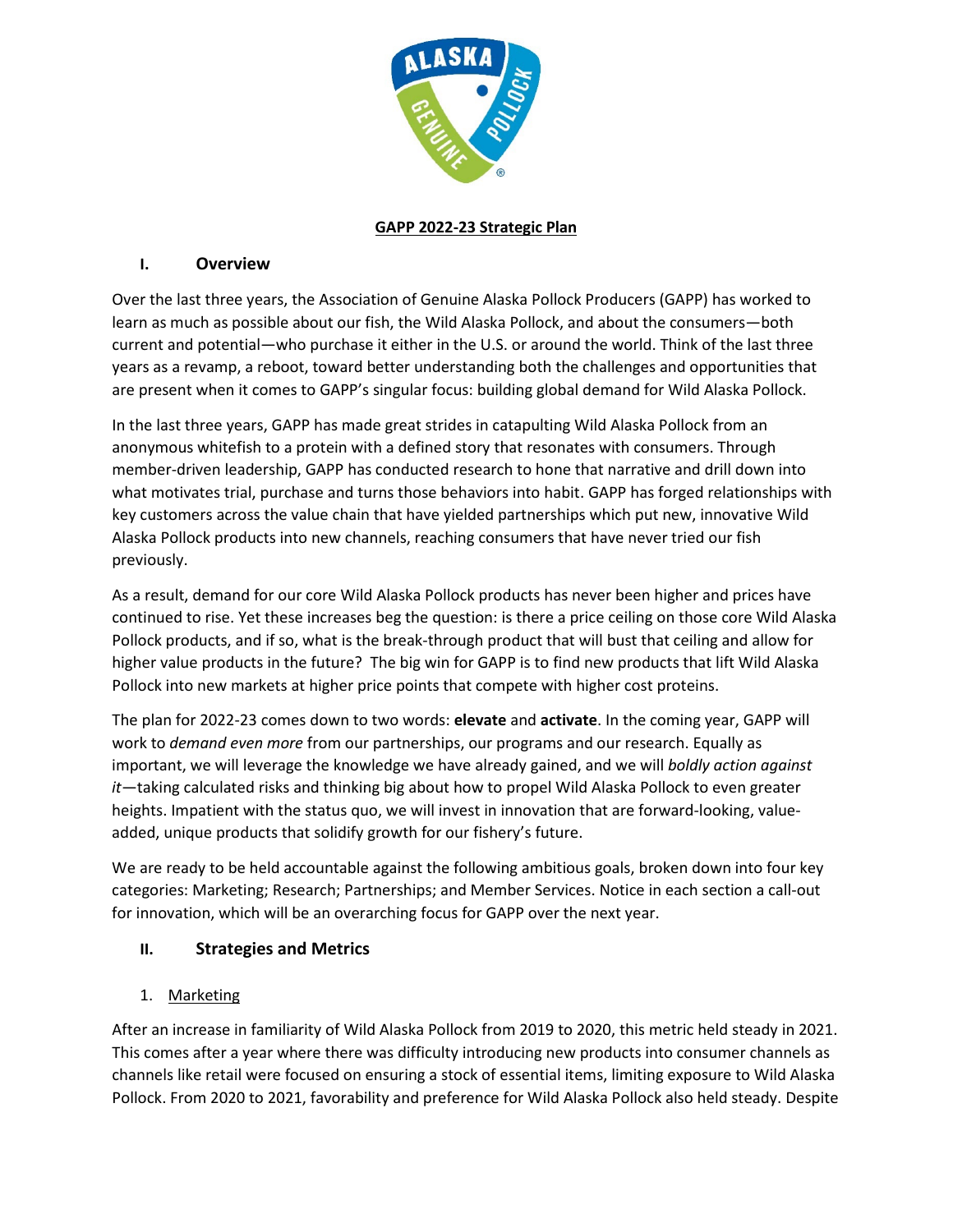holding steady in terms of familiarity, GAPP's proprietary year-over-year research illuminated three key areas for GAPP to focus on in 2022-23 to drive demand: Continue to tie sustainability to Wild Alaska Pollock; Leverage our 100% wild-caught attribute in all messaging; Build consumer awareness and trust in the fish by motivating chefs at sit-down restaurants to menu Wild Alaska Pollock.

Given this intelligence, GAPP will be making a significant shift in its plans for the coming year. Instead of pursuing ad hoc campaigns around certain high-volume, high-noise time periods like Lent, we will instead launch a comprehensive "always on" campaign geared toward driving consumer familiarity with Wild Alaska Pollock and its three attributes most likely to motivate purchase: sustainability, nutrition and wild-caught in addition to the two table steaks of taste and affordability. This campaign will utilize multiple marketing and communications tools and vehicles (social media, influencers, earned and paid traditional media, brand marketing partnerships and more) and span the full year, from April 1, 2022 to March 31, 2023 with the sole goal of raising familiarity. The campaign will leverage GAPP's existing messaging toolkits to the fullest and will form a model for similar campaigns globally in the coming years.

There is also much optimism and opportunity for Wild Alaska Pollock Surimi Seafood. GAPP will work over the next year to rebrand, relaunch and re-introduce U.S. consumers to surimi seafood as part of a separate marketing effort. While the "always on" campaign will promote Wild Alaska Pollock products generally based on three core attribute pillars, the surimi campaign will focus on introducing consumers to surimi seafood in a food-forward way. Based on the surimi-specific research conducted this year, consumers need to be invited to the surimi seafood section at retail, introduced or reminded of the product's existence, and provided with helpful tips and recipes to encourage trial and purchase. GAPP can leverage these insights and create content that does just that, thereby increasing sales for surimi seafood across the category. GAPP will utilize recipe development through influencers and crosspromotional efforts with branded surimi manufacturers to motivate consumer trial and increase sales. GAPP will also continue its efforts, in partnership with the National Fisheries Institute (NFI) to pursue enforcement of truthful labeling regulations and nomenclature that describes surimi seafood not as "imitation."

Based on the year-over-year research, GAPP must also continue to focus on chefs, as they are a trusted source who can introduce consumers to Wild Alaska Pollock. Over the past two years, GAPP has worked to run "restaurant promotions" in Seattle, Nashville, Chicago and to a lesser extent New York. While these have been hugely informative, we believe we must "elevate" and reach chefs at a higher level utilizing their networking and continuing education platforms, as well as their membership associations like the National Restaurant Association and other organizations, to introduce them to Wild Alaska Pollock and its attributes. For the coming year, we will focus first on corporate chefs with ties to local and regional restaurant chains to trial outreach activities and measure success.

#### *Marketing Innovation*

In order to drive innovation in our marketing, we will put a renewed focus on outreach efforts to major foodservice customers, working to understand their challenges and growth opportunities and working to position Wild Alaska Pollock as a solution for them. With the long-term aim being to double the spend against Wild Alaska Pollock in the U.S. and jumpstart a big increase in Europe, GAPP will identify highvalue foodservice targets to meet with, learn about and from, and identify an expert firm to help GAPP ideate on those learnings on behalf of the industry.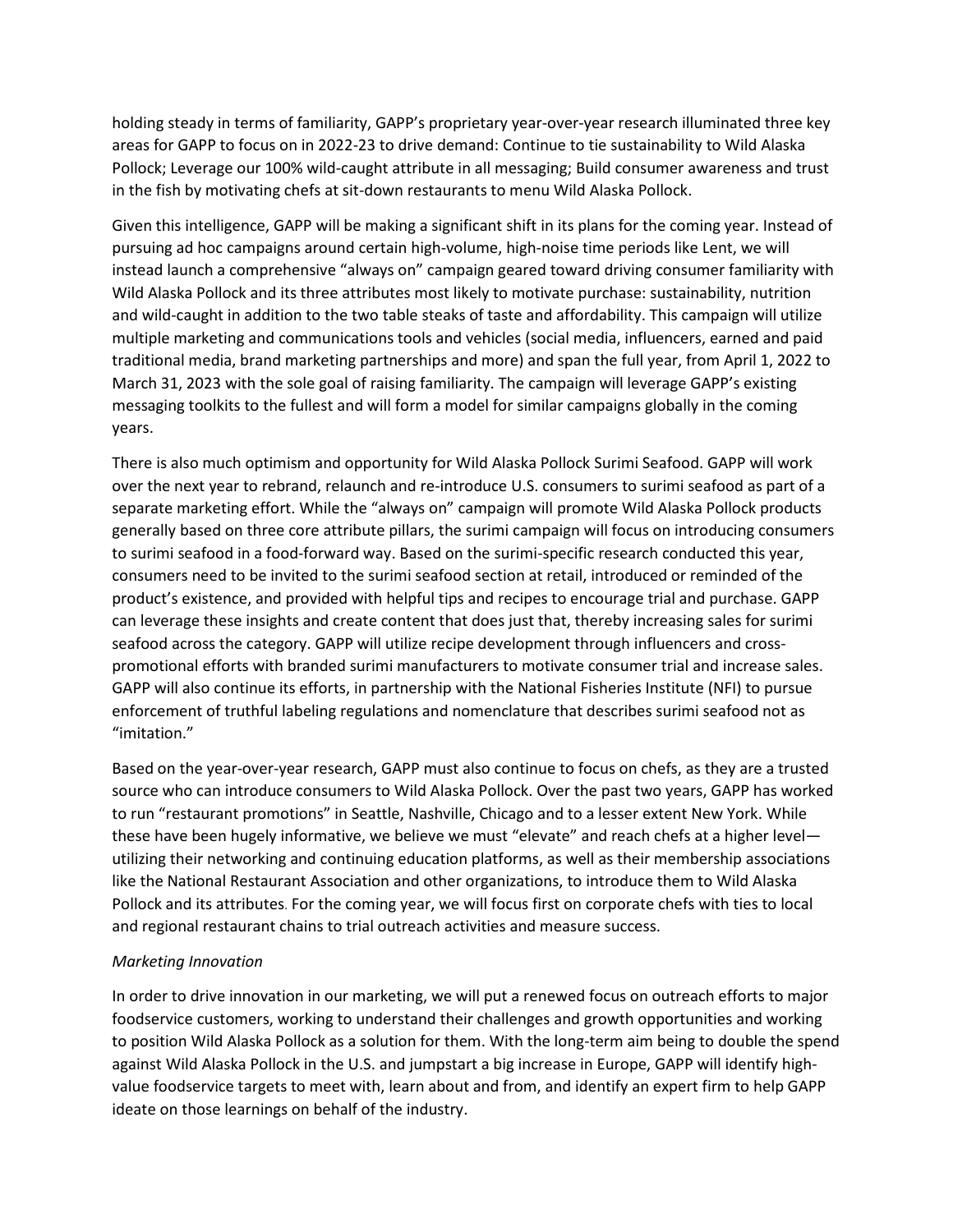GAPP will also work to marry proactivity with preparedness, continuing to collaborate with other seafood allied industry organizations to address issues that may threaten the reputation of the Wild Alaska Pollock industry. A special challenge this year will be reassuring Wild Alaska Pollock customers about the sustainability and management of the fishery considering the quota reductions.

Lastly, in addition to addressing potential reputational issues, GAPP will work to better understand the barriers to increased Wild Alaska Pollock consumption: limited space for product or limited occasional consideration for fish.

### *Proposed Strategies include:*

- Leverage our knowledge base about consumer purchase drivers to create an "always on" marketing and communications strategy around three key pillars: *sustainability*, *nutrition* and *wild-caught*.
- Build upon surimi consumer campaign trial and create content (recipes, messaging) that introduces consumers to surimi seafood made from Wild Alaska Pollock and drives purchase.
- Change the conversation around imitation crab by familiarizing consumers with the surimi vernacular.
- Build relationships with leading Quick-Serve Restaurants to encourage call-out of Wild Alaska Pollock by name and/or attribute.
- Leverage chef-influencers to introduce corporate chefs and their restaurant groups to the attributes of Wild Alaska Pollock, encouraging them to create new items featuring the fish and providing them turnkey assets to drive trial from guests.
- Continue building GAPP's social media presence in conjunction with an "always on" strategy that leverages our existing messaging.
- Encourage usage of GAPP's toolkits globally by members, partners and customers and continue developing international resources (messaging, videos, photos, sell sheets) for use in international markets of interest.
- Prepare to protect the Wild Alaska Pollock industry from reputational threats in conjunction with allied industry organizations through creation of crisis messaging playbooks, preparedness drills and close coordination to deal with emerging threats.

## *Proposed Metrics include: Based on \$1.0 proposed investment*

- For targeted audience, increase in Year-over-Year familiarity with Wild Alaska Pollock by at least 2 points to-close the gap with competitors: tilapia or cod.
- For targeted audience, significantly increase in Year-over-Year awareness of key Wild Alaska Pollock attributes (sustainability, nutrition, wild-caught)
- For targeted audience, improve overall consumer perception of Wild Alaska Pollock and outperform competitive whitefish on the three identified attributes specifically.
- Measured usage of GAPP messaging by customers and partners globally.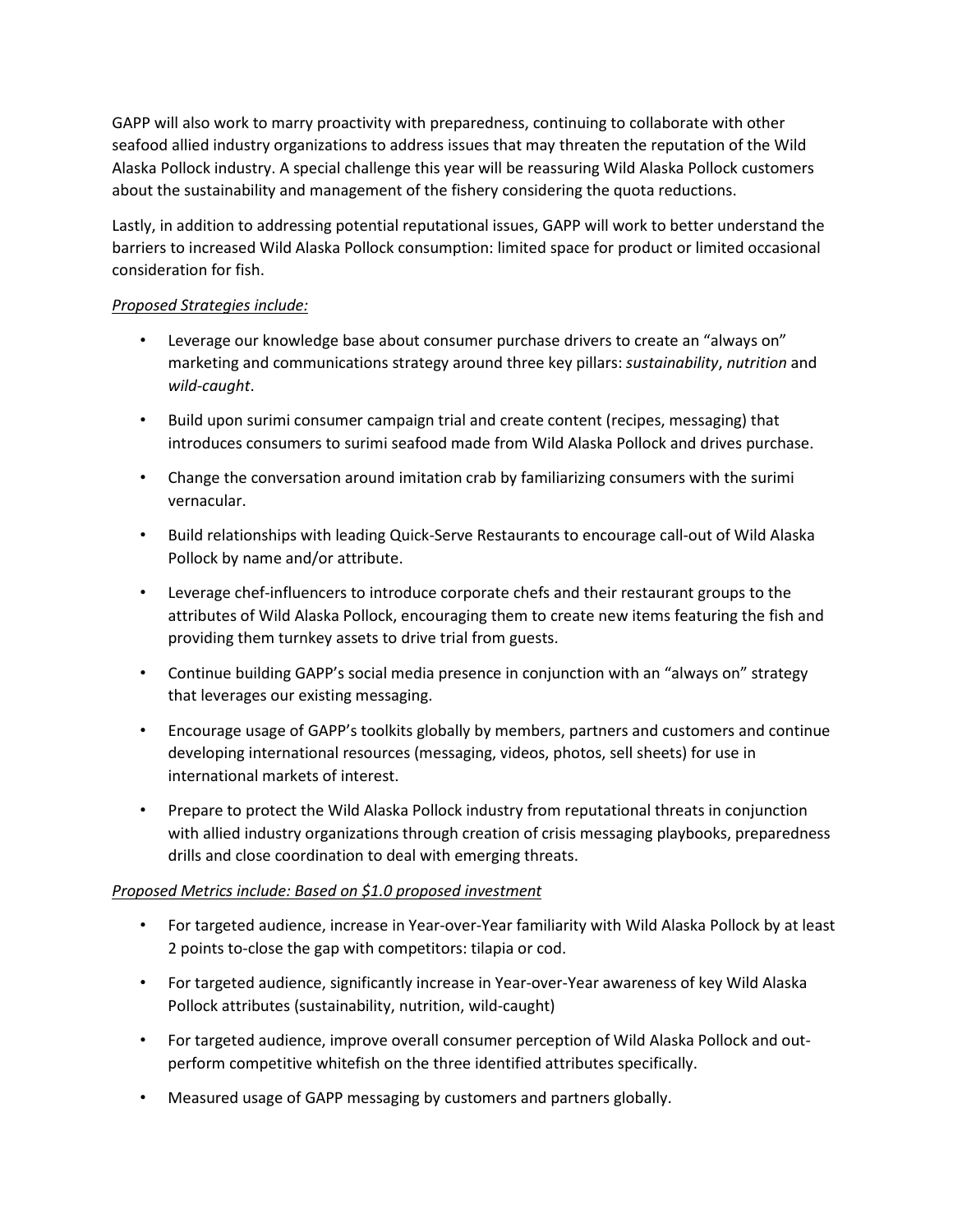- Increase specific Wild Alaska Pollock mentions by name or attribute on QSR menus.
- Increase in corporate chef community awareness of Wild Alaska Pollock and corresponding increase in menu placement of Wild Alaska Pollock.
- Increase in trial of surimi seafood by U.S. consumers and retail prominence.
- Sustain social media engagement rate of above 3.5% (industry standard for an above-average engagement rate for content).

### 2. Research

Our 2022-23 Wild Alaska Pollock "Learning Agenda" is designed to be an extension and elevation of the learning that we gained over the past year. We built this plan to deepen our core Wild Alaska Pollock knowledge, sharpen our overall messaging, investigate new opportunities for growth, and to address the questions and needs of our committees.

If we only did one study next year, it should be our Year-Over Year-study, conducted by Ketchum Analytics. Going into its fourth year, it is the cornerstone of our Wild Alaska Pollock understanding, measuring consumers' perceptions of Wild Alaska Pollock over time and identifying what matters most to them. We use this tool to measure our progress in building our Wild Alaska Pollock brand in the U.S. and to ensure our marketing and communications are in line with consumers' ever evolving wants and needs. Maintaining this critical annual research is not only key to our future but is critical to measuring the success of our new "always on" marketing approach.

Next, we want to move beyond the foundational consumer understanding of Wild Alaska Pollock and focus on value, examining consumers' "willingness to pay" for certain products or product differentiators through a series of studies. We will get a deeper understanding of which bundle of Wild Alaska Pollock claims (most sustainable, low carbon footprint, great mild taste, high Omega 3s etc.) will have the greatest impact on sales overall and when compared to competitive white fish, like Cod and Tilapia. With these learnings, we can create the most compelling communications depending on the situation and these insights can be leveraged by everyone in the industry with a consumer-facing brand.

Mirroring our marketing focus on utilizing chefs to introduce consumers to our fish, with every restaurant program we do, we get smarter on how to build our brand in that channel. As we look to develop our restaurant strategy going forward, we want to tap into the industry expertise of a Datassentials or Technomics to help guide that strategy and support our foodservice/restaurant channel development for both fillet and surimi.

Our ongoing relationship with Urner Barry gives all GAPP members access to not only the Surimi Supply Tracker and its wealth of data but also access to Urner Barry's analytics team to conduct custom deep dives on member-specific issues. We will continue honing this tool in the coming year for our industry's benefit.

Our Surimi Attitudes and Usage (A&U) study has driven a lot of action and pinpointed quite a few opportunities. One of those opportunities is bringing surimi seafood to the forefront of the smoked fish/seafood section of retail. Based on input from the surimi committee, we will explore the consumer path to purchase, seafood buyer concerns and needs, and the elements of a retail value story for surimi. We will also conduct research to support GAPP and NFI's efforts to petition federal regulators for more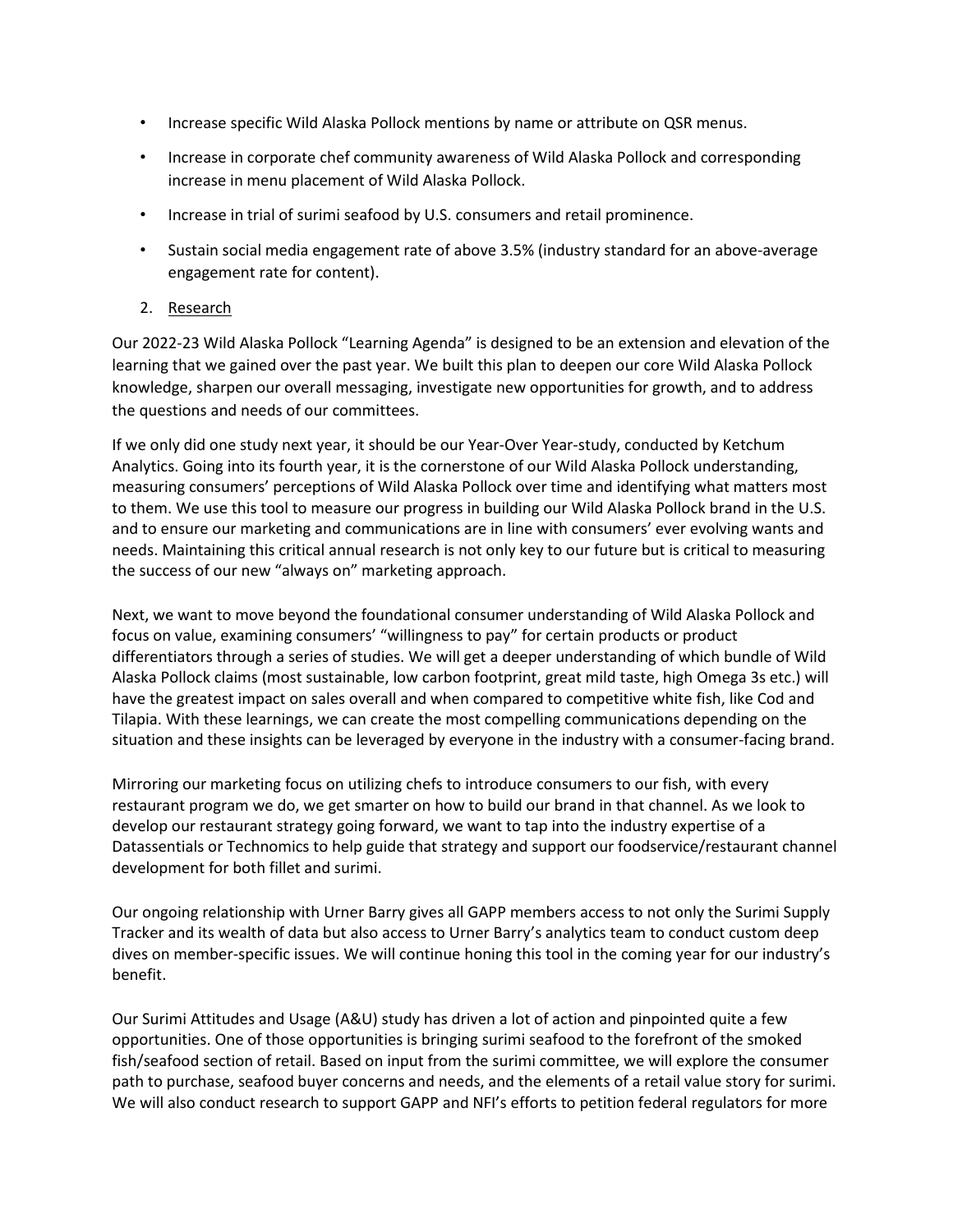truthful labeling of surimi seafood, specifically removal of the term "imitation" from current label and packaging requirements.

Turning to the global market, GAPP will be completing its "Wild Alaska Pollock 2040 Project" that will identify the 20 global markets, both developed and developing, with the highest potential for long term demand growth for high value items. GAPP will utilize this study as a roadmap to determine what consumer or business intelligence is required for us to fully capitalize on the unique opportunity each of these markets, that span the entire globe, have to offer.

Lastly, we plan on supporting Roe growth initiatives in either existing markets or in disruptor markets with insights that will support the creation of new materials for use by our members and customers.

### *Research Innovation*

GAPP will also look at conducting research into unmet consumer needs and how various Wild Alaska Pollock products—from fillet, to surimi, to roe, to meal and oil—could potentially meet those needs. Contrasted with the research listed above, this research is designed to identify white space, to fuel new innovation and opportunity. GAPP will identify at least one such study to look to conduct in the coming year focused not on existing products, but on new opportunities and unmet needs.

#### *Proposed Strategies include:*

- Identify the barriers to increased consumption and build the business case to address those barriers.
- Move beyond foundational consumer understanding into learning about key drivers and opportunities that could lead to product innovation to increased demand.
- Identify the preferred areas for Wild Alaska Pollock growth that will elevate the species based on increased understanding of foodservice consumption behaviors and opportunities for market expansion and growth.
- Build out global surimi paste supply tracker to better meet member needs.
- Conduct research around surimi seafood to aid in retail product placement as well as to support regulatory enforcement strategy.
- Understand the 20 highest potential markets for Wild Alaska Pollock demand growth and develop research strategies unique to each market.
- Create an immediate action plan for how Wild Alaska Pollock will win 3 out of the top twenty inmarket for execution in 2023-24.
- Understand global opportunities for roe and roe-based products and action against those opportunities.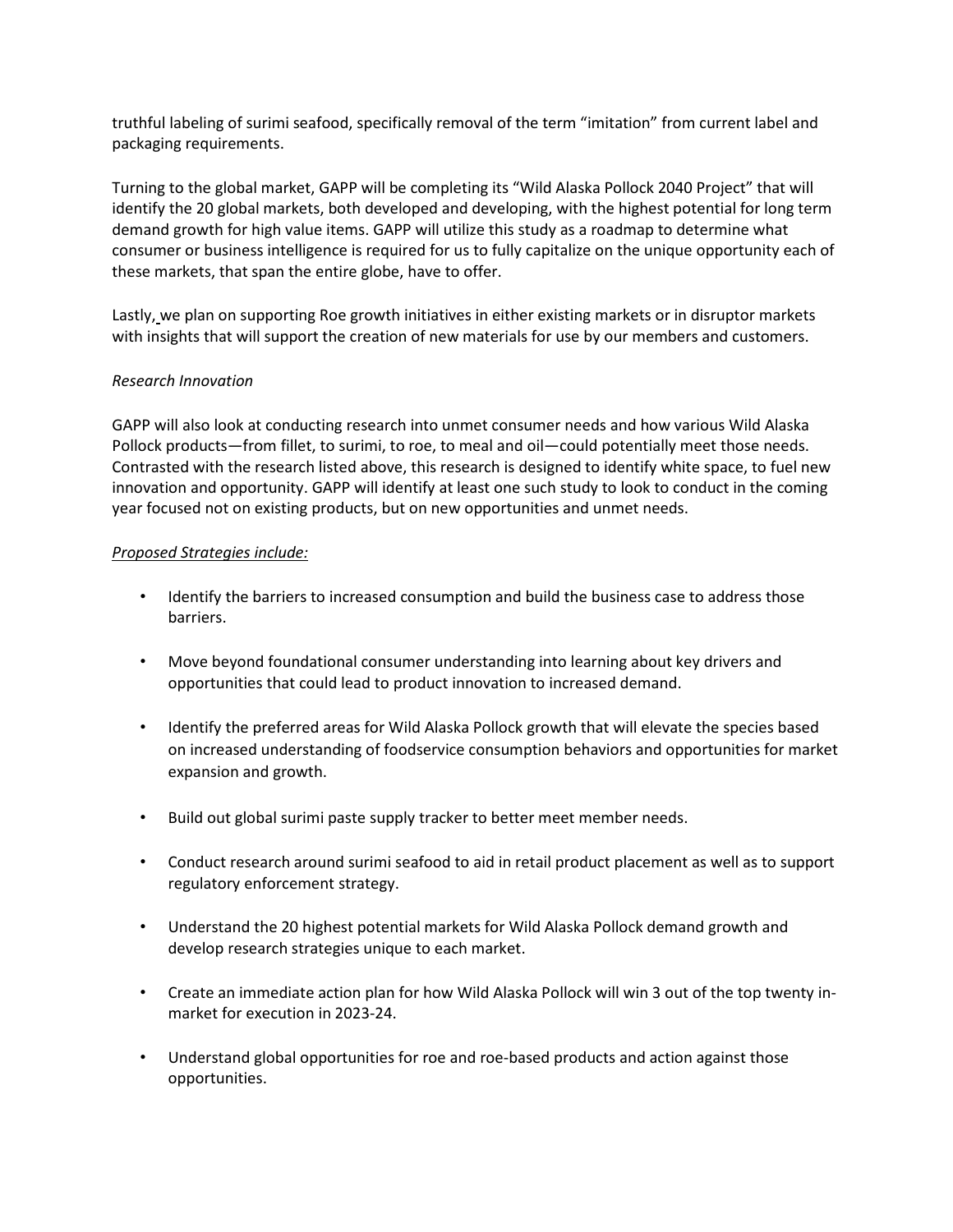• Support NFI surimi-labeling-change effort with consumer research that identifies marketplace confusion.

## *Proposed Metrics include:*

- Identify at least 3 key purchase drivers and explore drivers with key partners to bring innovations to life.
- Identify at least 1 opportunity for Wild Alaska Pollock growth/innovation in foodservice category.
- Better disseminate surimi paste supply tracker and increase member engagement with tool to ensure full industry utilization.
- Identify 2 in-market tests of in-store promotions/branding at retail and measure increase in volume/usage based on shopper/retail work to activate in 2023-24.
- Successfully deploy regulatory engagement strategy with the National Fisheries Institute for surimi seafood nomenclature.
- Complete the "Wild Alaska Pollock 2040 Project" and develop a roadmap of next steps and an immediate action plan for at least 3 markets.
- Identify and issue comprehensive report on future global roe opportunities.
- Identify at least 1 unmet consumer need where Wild Alaska Pollock product(s) can be a solution.

#### 3. Partnerships

Over the past three years, GAPP has invested significantly into putting Wild Alaska Pollock into new product forms, into new channels or associating it with influencers to raise its profile with consumers. Those goals will always be the core of the GAPP Partnership Program and this will remain unchanged.

But this year, in the spirit of our overall plan, GAPP will focus on elevating the partnership program in two key ways. First, we will look to add more specificity around the types of partnerships we will approve and ultimately fund. Those specifics will be based on a comprehensive analysis of past partnership learnings, trends and insights data GAPP has funded and collected over the last three years, and advice and counsel from our committees. Within the application process, GAPP will specifically seek certain proposals for specific channels, categories and product-forms. We will seek these proposals globally and fund the proposals—regardless of location—that meet these new elevated program goals and have the potential to deliver the most return on investment.

To put forth these new specifications for proposals, we will spend the first part of the year identifying new products and/or channels where we believe the funding should be focused. Leveraging our significant body of research, and some of the aforementioned studies, we will create a proverbial "wish list" of product-types and channels for investment. Then, leveraging the new relationships and networks we accessed this year to attract new partners to the program, we will disseminate updated requirements and work to solicit partners with the ability to innovate these specific products or enter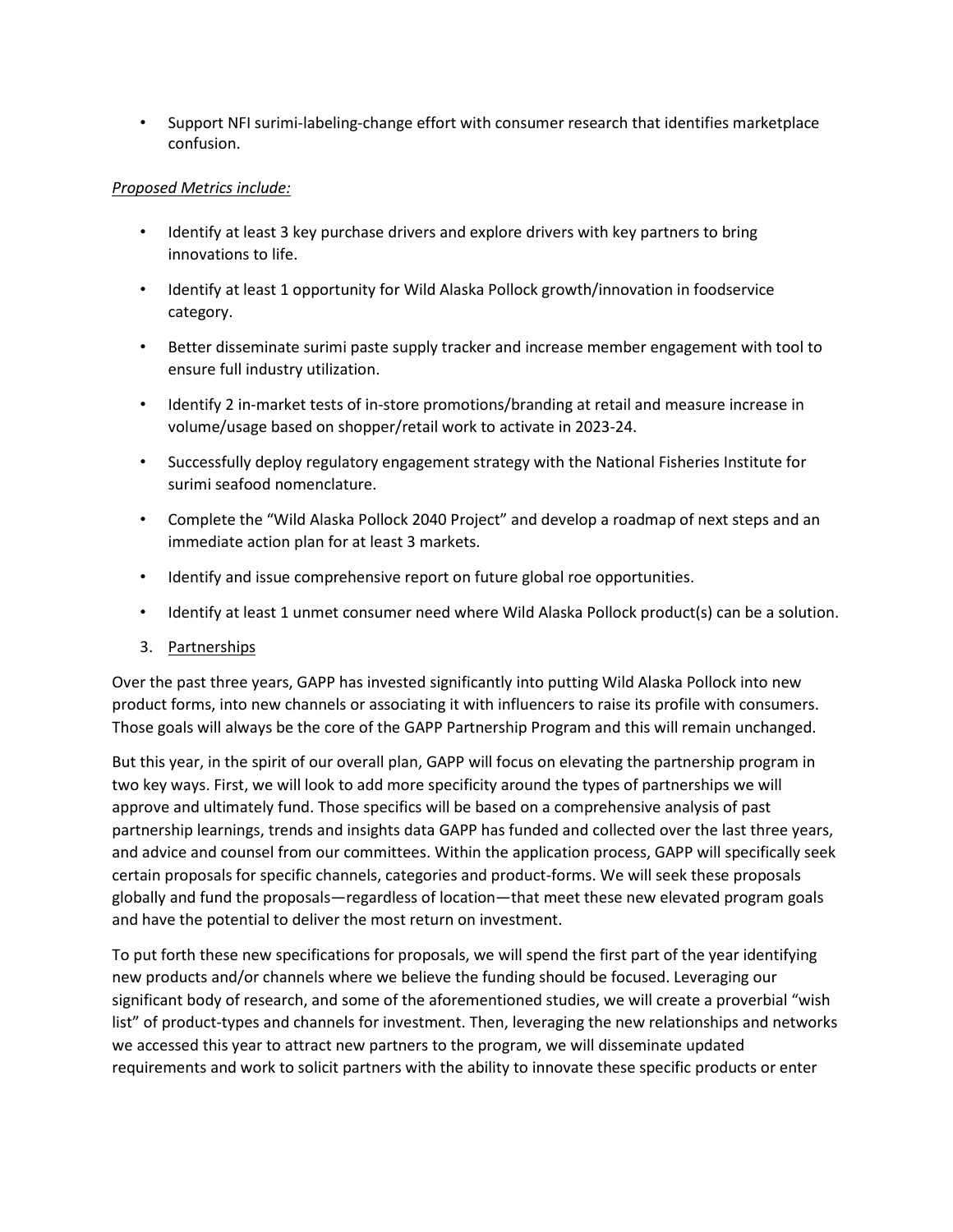the identified channels. We will also explore the possibility of a think-tank or innovation summit that brings together potential partners, past partners and GAPP leadership to work together creatively.

We also must fully leverage the learnings of our past partners. With the significant volume of partners we have accumulated, GAPP will work to collate learnings, yielding an analysis that will help inform future partnerships and the future direction of the program. We will also utilize this analysis to create a more comprehensive application requirements, funding breakdowns by geography and channel and better utilize trend and consumer insights to identify the most fruitful product category opportunities.

We will also utilize the analysis to create improved metrics that measure the success of the individual partnerships, as well as the program overall, so that GAPP can better track its significant investment in this area. Similarly, GAPP will leverage the learnings from the Wild Alaska Pollock 2040 Project research—which will identify emerging international markets with the most opportunity for Wild Alaska Pollock—to determine if there is benefit in a program in a new market(s) and the associated specifications of that new program.

Second, GAPP will work to engage and ultimately recruit a select few partners for special innovation. Through our food chain outreach analysis and engagement referenced above, GAPP will work to identify 2-3 high-value targets for partnership innovation and work to brainstorm ideas and bring those ideas to fruition. Whether that partner comes from foodservice, retail or even institutional, this specific effort will be focused on identifying the proverbial "white whale" for the industry.

Lastly, GAPP will work to ensure that all partners are actively using our consumer-tested messaging and turnkey materials. From the beginning, one of the core elements of GAPP's marketing strategy has been to encourage consistency from everyone in terms of positioning Wild Alaska Pollock to consumers. This becomes even more important with an "always on" marketing strategy that leverages not only GAPP's voice, but the voices of all who touch consumers—including our partners with consumer-facing brands—to amplify the key platforms around which GAPP is creating content: sustainability, nutrition and wild-caught. The partners in the coming year will need to be even more fully integrated into GAPP's marketing and communications plans for it to be successful.

## *Partnership Innovation*

While the core of the partnership program, described above, will continue, GAPP will also look to light a fire under innovation. We will do this by reserving a percentage of funds to be used for specific partners that GAPP cherry-picks. Such partners will be selected based, in part, on the unmet needs research and also on the research of the past and key learnings that have identified product gaps or opportunities to be filled. GAPP will then conduct targeted, specific outreach to companies that we believe would be interested in trialing a concept with us. In doing this, GAPP may recruit and solicit an R&D firm to help with product development and partner identification, as well as concept execution.

For example, if GAPP were to have spotted the "hot chicken" trend that drove the chicken sandwich wars in 2020 and had this program in place, it might have worked to develop a "hot Wild Alaska Pollock" sandwich and gone after a specific QSR who we felt might be interested in the concept. GAPP would have then worked with that specific company to develop a partnership and bring the concept to fruition. It is important to note that GAPP isn't doing innovation itself, but rather identifying opportunities for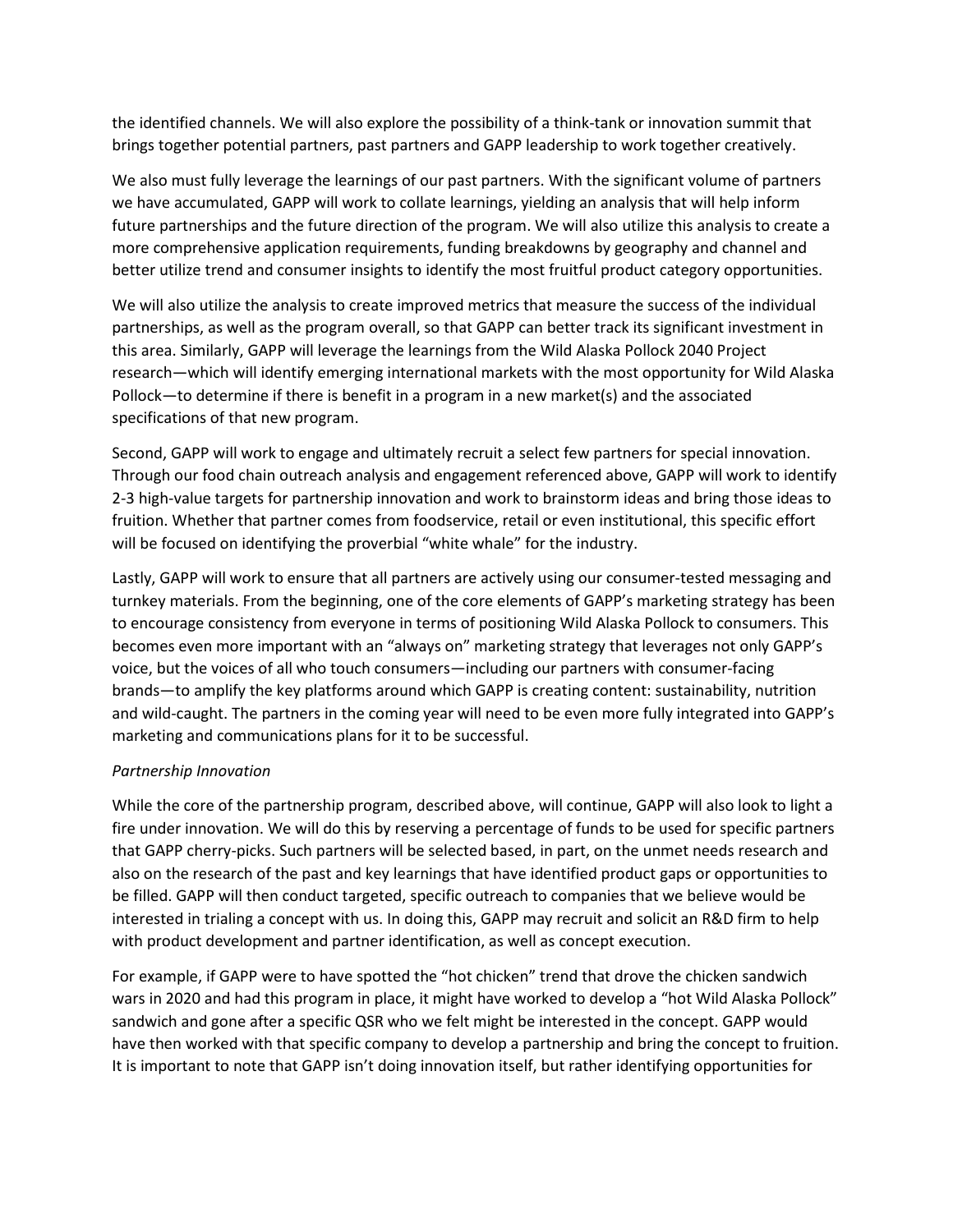innovation and driving back through the industry to execute against that innovation. These funds are dedicated to finding the next "white whale" customer for the industry to chase.

### *Proposed Strategies include:*

- Develop a comprehensive recommendation for Board approval on the strategic priorities of the partnership program including recommendations for spend that consider: geography, channel, category and product value based on analysis of past partnership program insights and consumer trends data and intelligence.
- Leverage research to identify a wish-list of new products and new channels for partnership program proposals.
	- Attract additional partners to the North America Partnership Program with a focus on new channels and new product innovations in key areas.
	- Attract new partners to Global Partnership Program with a focus on new countries and new product innovations in key areas.
	- Encourage use of Wild Alaska Pollock messaging toolkits by partners and fully leverage them in new marketing and communications strategy.
	- Better collect and collate insights from partnerships on programs and key learnings to inform metrics for future partnerships and program overall.
	- Explore possibility of additional Partnership Program market based on WAP 2040 research.
	- Partner with surimi companies to expand footprint of surimi in store and improve communication about surimi seafood at retail.
	- Conduct targeted foodservice food-chain outreach to identify new big menu innovation for Wild Alaska Pollock based on a deep understanding of their specific challenges and opportunities.

Proposed Metrics include:

- 3-year Partnership Program plan that identifies list of product innovation categories and channels that will govern new all new programs and associated requirements.
- Partnership recruitment targets broken down by geographic, channel, category and product.
- Develop usage criteria and tracking mechanism for partner usage of GAPP messaging and integrate at least 2 partners into new "always on" marketing program.
- Issue 2 learning reports on past partnerships and hold at least one partnership event for GAPP members as a "thinktank" for innovation.
- Bring proposal to GAPP Board for approval of additional market for Partnership Program based on identified 2040-research opportunities for activation in 2023-24.
- Gain Wild Alaska Pollock placement on menu (permanently) in 2 foodservice establishments in collaboration with ASMI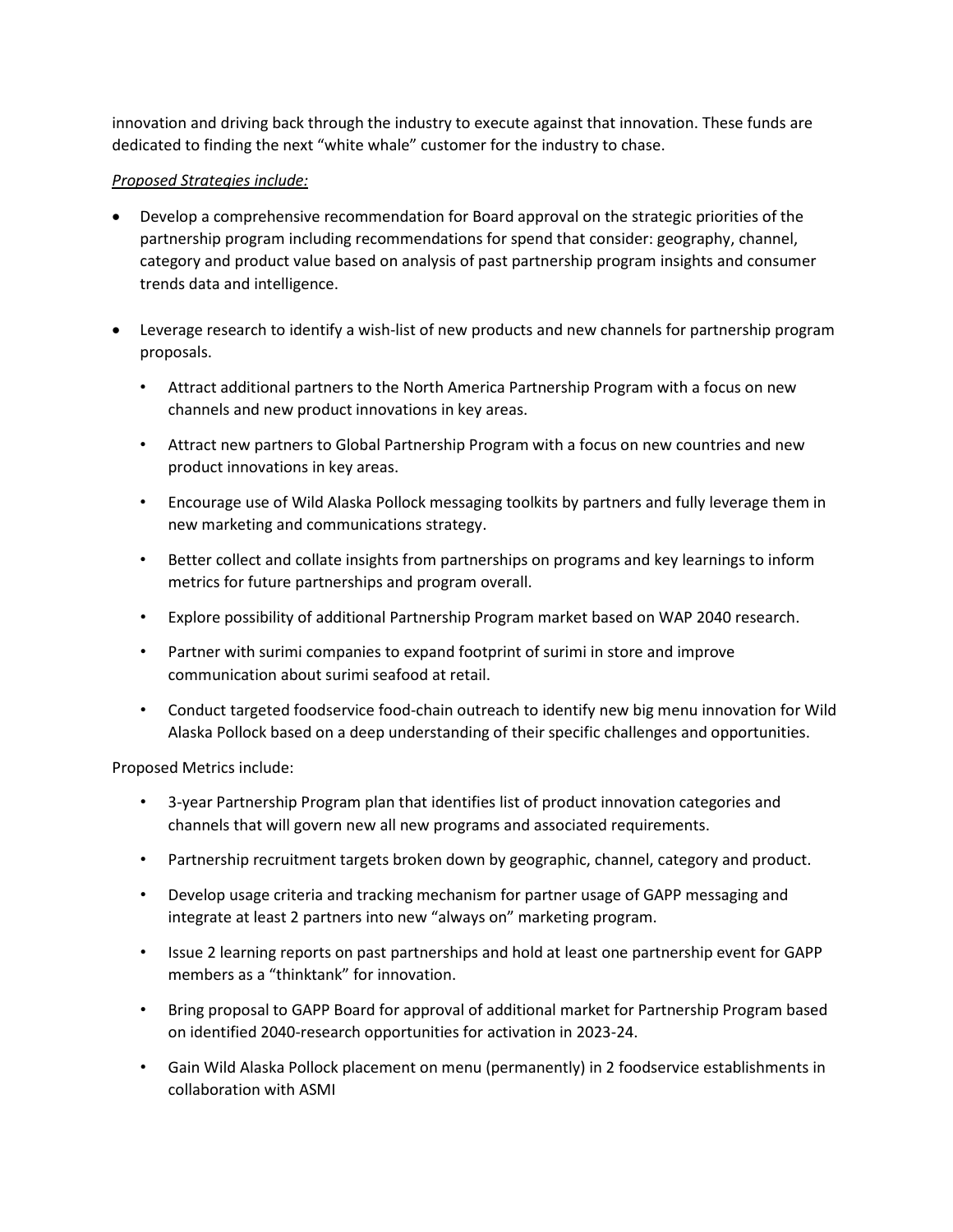• Identify 1 "white whale" concept and one potential partner and execute an MOU to begin collaboration.

## *4. Member Services*

GAPP will always be, first and foremost, a membership-led organization. It has worked hard to build up and solidify the membership, develop and adhere to core strategies and tactics, report transparently on investment return, and solicit new sources of funding. All of those activities will continue in 2022-23 with an eye towards elevating our membership services to continue demonstrating value for all who support GAPP's mission.

### *Proposed Strategies include:*

- Ensure that member services are first and foremost for the benefit of the members and current GAPP partners.
- Ensure full and sustained participation in GAPP by existing members through outreach and discussion and shared belief in the value GAPP delivers.
- Revisit the current committee structure to empower greater representation and diversity from various levels within member companies and to ensure it best meets the needs of members and drives GAPP to build demand for Wild Alaksa Pollock.
- Evaluate membership-services (newsletters, reports, etc.) and make necessary adjustments in cadence and delivery; maintain accurate membership lists and newsletter preferences.
- Begin preparations for updated ROI study that evaluates GAPP's programs and initiatives against member investment.
- Continue to build GAPP Associate Membership Program, casting a wide net to attract new allied industry members to join and participate.
- Strategize on additional ways to reward associate members for their investment in GAPP and find ways to drive GAPP member business to associate members through access and connections.
- Host GAPP Annual Meeting and explore opportunities for other smaller, members-only events and gatherings either virtual or in-person.
- Conduct new "industry needs" assessment to inform drafting of new GAPP 5-year plan that explores long-term program plans and funding increase to continue growing demand for Wild Alaska Pollock.

#### *Proposed Metrics include:*

- Secure full GAPP member participation.
- Rank member services and member satisfaction.
- Increase % of GAPP members who would recommend organization to a colleague.
- Affirmatively meet with catcher vessel coops during year to secure funding for future years.